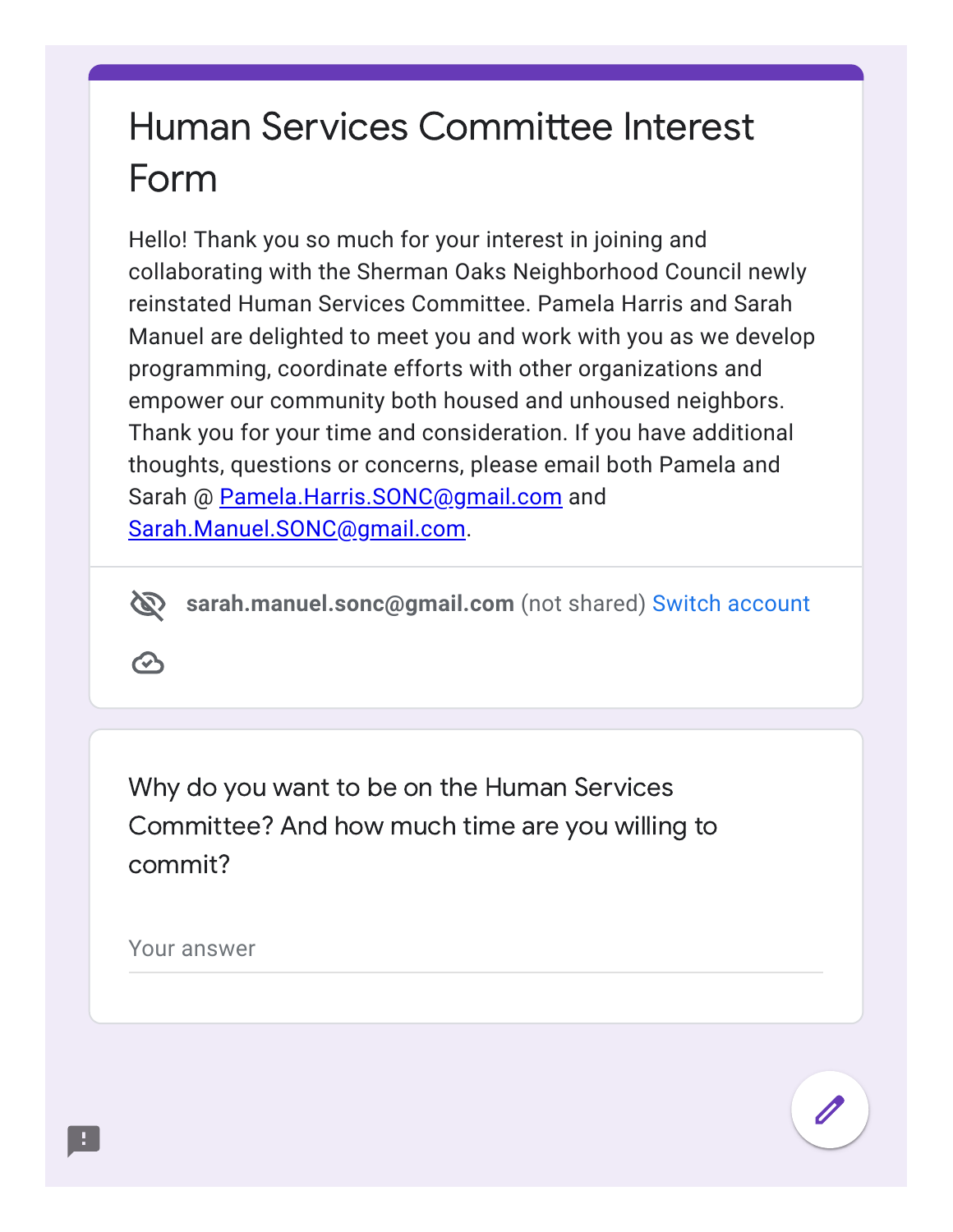| What is your vision for the Human Services Committee?          |
|----------------------------------------------------------------|
| Your answer                                                    |
|                                                                |
| What topics of interest do you want the Committee to<br>cover? |
| <b>Resources</b>                                               |
| <b>Affordable Housing</b>                                      |
| Housing/Renter's Rights Work Shops                             |
| Nonprofit Outreach                                             |
| Development of Community Outreach Programs                     |
| <b>Collection Drives with Non-profit Partner</b>               |
| <b>Food Distributions with Non-profit Partner</b>              |
| Other                                                          |

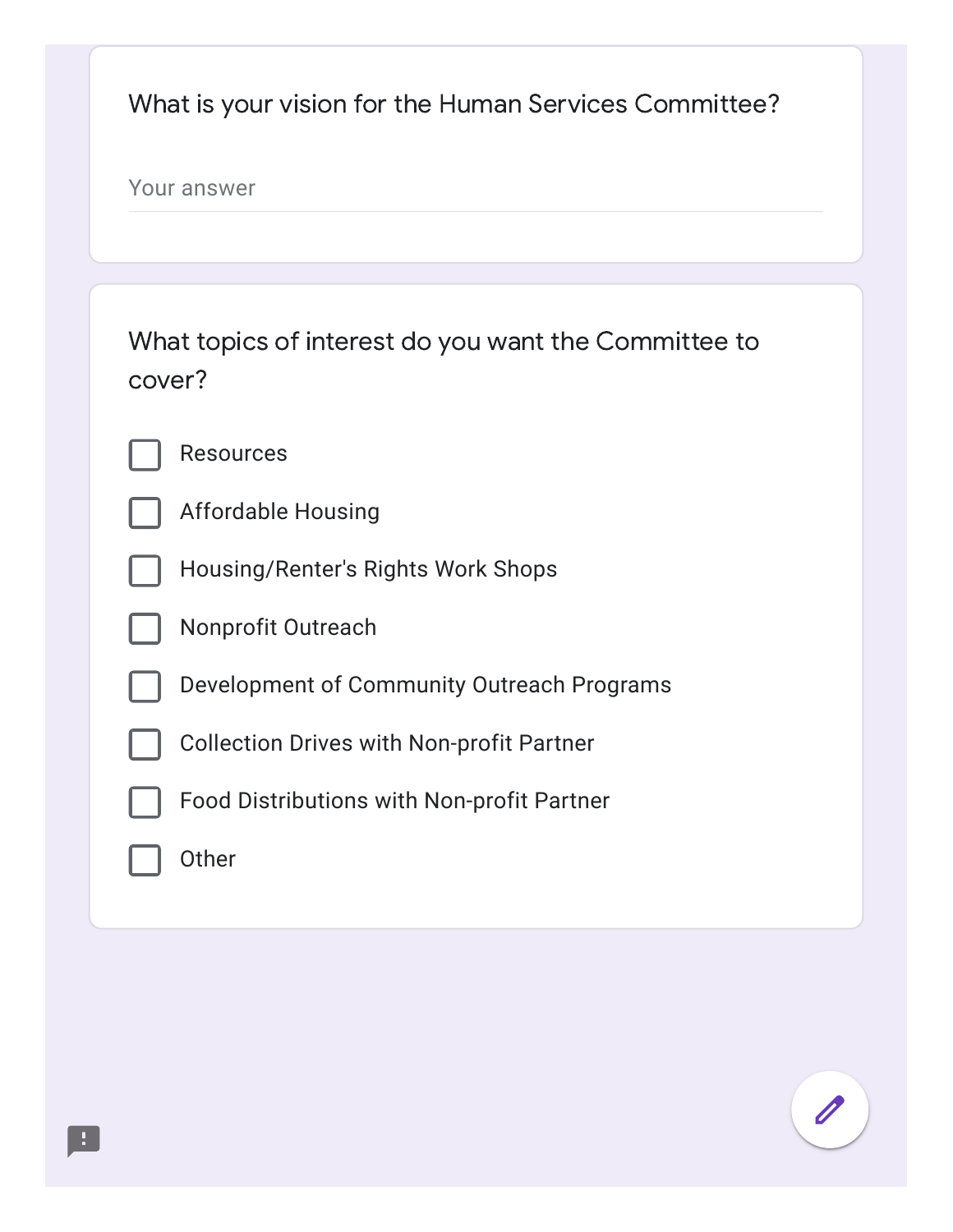What skills would you like contribute to the Committee and what duty would you like to participate in? (Ie. Become a project lead for a committee program, if so, what topic of interest?

Your answer

Each Neighborhood Council Regular Committee meeting falls on the same 1st, 2nd, 3rd, 4th repeated weekly day of the month -- For the Human Service Committee, are you regularly available the first Monday of the month or the fourth/last Monday of the month? (Please note the dates change, but the day and time do not unless otherwise announced before 72 hours written notice of the meeting.)

First Monday



Fourth/Last Monday